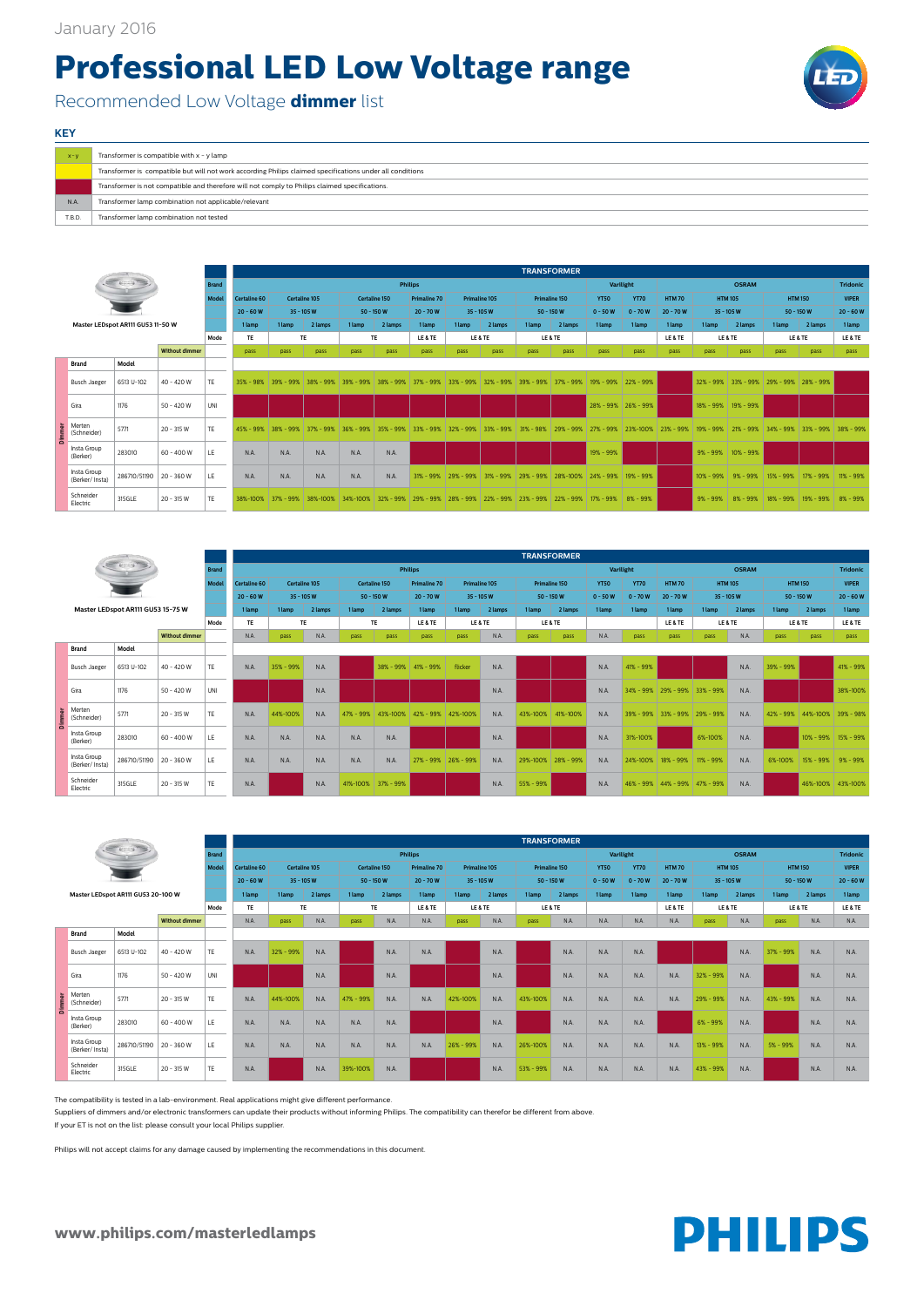## **www.philips.com/masterledlamps**



| $X - V$ | Transformer is compatible with $x - y$ lamp                                                               |
|---------|-----------------------------------------------------------------------------------------------------------|
|         | Transformer is compatible but will not work according Philips claimed specifications under all conditions |
|         | Transformer is not compatible and therefore will not comply to Philips claimed specifications.            |
| N.A.    | Transformer lamp combination not applicable/relevant                                                      |
| T.B.D.  | Transformer lamp combination not tested                                                                   |

**KEY**

|   |                               |                         |                   |              |                     | <b>TRANSFORMER</b><br><b>Philips</b> |                      |                  |        |                                                   |      |                     |               |                                                 |         |              |                       |        |                                         |              |                               |              |                 |                                                                               |        |                        |      |              |
|---|-------------------------------|-------------------------|-------------------|--------------|---------------------|--------------------------------------|----------------------|------------------|--------|---------------------------------------------------|------|---------------------|---------------|-------------------------------------------------|---------|--------------|-----------------------|--------|-----------------------------------------|--------------|-------------------------------|--------------|-----------------|-------------------------------------------------------------------------------|--------|------------------------|------|--------------|
|   |                               |                         |                   | <b>Brand</b> |                     |                                      |                      |                  |        |                                                   |      |                     |               |                                                 |         |              |                       |        | Varilight                               |              |                               |              |                 | <b>OSRAM</b>                                                                  |        |                        |      | Tridonic     |
|   |                               |                         |                   | <b>Model</b> | <b>Certaline 60</b> |                                      | <b>Certaline 105</b> |                  |        | Certaline 150                                     |      | <b>Primaline 70</b> |               | <b>Primaline 105</b>                            |         |              | <b>Primaline 150</b>  |        | <b>YT50</b>                             | <b>YT70</b>  | <b>HTM70</b>                  |              | <b>HTM 105</b>  |                                                                               |        | <b>HTM 150</b>         |      | <b>VIPER</b> |
|   |                               |                         |                   |              | $20 - 60 W$         |                                      | $35 - 105 W$         |                  |        | $50 - 150W$                                       |      | $20 - 70W$          |               | $35 - 105W$                                     |         |              | $50 - 150 W$          |        |                                         |              | $0 - 50 W 0 - 70 W 20 - 70 W$ |              | $35 - 105 W$    |                                                                               |        | $50 - 150$ W           |      | 20 - 60 W    |
|   |                               | Master LEDspot LV MR16  |                   |              | 1 lamp              | 1 lamp                               | 2 lamps 3 lamps      |                  | 1 lamp | 2 lamps 3 lamps                                   |      | 1 lamp              | 1 lamp        | 2 lamps 3 lamps                                 |         | 1 lamp       | 2 lamps 3 lamps       |        | 1 lamp                                  | $ $ 1 lamp   | 1 lamp                        | 1 lamp       | 2 lamps 3 lamps |                                                                               |        | 1 lamp 2 lamps 3 lamps |      | 1 lamp       |
|   |                               | 6.5 W (35 W) DimTone    |                   | Mode         | <b>TE</b>           |                                      | TE                   |                  |        | <b>TE</b>                                         |      | LE & TE             |               | LE & TE                                         |         |              | LE & TE               |        | LE & TE                                 |              | LE & TE                       |              | LE & TE         |                                                                               |        | LE & TE                |      | LE & TE      |
|   |                               |                         | Without<br>dimmer |              | pass                | pass                                 | pass                 | pass             | pass   | pass                                              | pass | pass                | pass          | pass                                            | pass    | pass         | pass                  | pass   | pass                                    | pass         | pass                          | pass         | pass            | pass                                                                          | pass   | pass                   | pass | pass         |
|   | <b>Brand</b>                  | Model                   |                   |              |                     |                                      |                      |                  |        |                                                   |      |                     |               |                                                 |         |              |                       |        |                                         |              |                               |              |                 |                                                                               |        |                        |      |              |
|   | <b>Busch Jaeger</b>           | 6513 U-102              | 40 - 420 W        | TE           | 24%-98%             |                                      |                      |                  |        | 19%-100%   17%-99%   15%-100%   16%-99%   17%-99% |      | 16%-99%             | 18%-99%       | 16%-99%   15%-100%   16%-99%                    |         |              |                       |        | 17%-99%   18%-100%   20%-100%   17%-99% |              |                               |              |                 | 13%-99%   14%-99%   14%-100%   16%-99%   13%-99%   15%-99%   17%-99%          |        |                        |      | 21%-99%      |
|   | Gira                          | 1176                    | 50 - 420 W        | UNI          | 18%-99%             |                                      |                      |                  |        | 17%-99%   16%-99%   17%-99%   15%-99%   16%-99%   |      |                     |               | 16%-99% 15%-99%                                 | 16%-99% | 17%-99%      |                       |        | 14%-100%   16%-99%   19%-100%   18%-99% |              |                               |              |                 | 14%-100%   15%-99%   16%-99%   13%-98%   14%-99%   15%-99%   14%-98%          |        |                        |      | 11%-100%     |
|   | Merten<br>(Schneider)         | 5771                    | $20 - 315 W$      | TE           | 41%-99%             |                                      |                      |                  |        | 35%-100% 31%-99% 29%-99% 28%-100% 27%-99%         |      | 20%-99%             |               | 24%-99% 21%-98% 20%-99% 21%-98% 20%-99% 21%-99% |         |              |                       |        | 23%-99% 21%-99%                         |              |                               |              |                 | 18%-99%   19%-99%   16%-99%   15%-99%   14%-99%   14%-98%   13%-98%   26%-99% |        |                        |      |              |
|   | Doyle & Tratt<br>(Varilight)  | HQ3W                    | $60 - 400 W$      | LE           |                     |                                      |                      |                  |        | 12%-99%   14%-99%   14%-99%   14%-98%   14%-99%   |      | 3%-99%              |               | 2%-99% 2%-100%                                  | 3%-99%  |              | 4%-99% 2%-100% 3%-99% |        |                                         |              | 4%-99%                        | 5%-99%       |                 | 3%-99%   4%-99%   3%-99%   4%-99%   2%-99%   5%-99%                           |        |                        |      |              |
|   | Insta Group<br>(Berker)       | 283010                  | $60 - 400 W$      | LE           |                     |                                      |                      |                  |        | 12%-100% 11%-100% 11%-99% 12%-99% 12%-100%        |      | 3%-99%              | 4%-99% 3%-99% |                                                 | 4%-98%  | 3%-99%       |                       |        | 4%-99% 2%-100% 14%-100% 16%-99%         |              |                               |              |                 | 4%-100% 4%-99% 3%-100% 4%-98% 2%-98% 3%-99% 3%-98%                            |        |                        |      | 4%-99%       |
|   | Insta Group<br>(Berker/Insta) | 286710/51190 20 - 360 W |                   | LE.          | 19%-99%             |                                      |                      |                  |        | 14%-99%   12%-99%   12%-99%   12%-100%   11%-99%  |      | 4%-99%              | 5%-100%       | 4%-99% 2%-100%                                  |         | $4\% - 99\%$ |                       |        | 3%-99% 5%-100% 15%-100% 14%-100% 5% 99% |              |                               | $6\% - 99\%$ | 5%-99% 4%-99%   |                                                                               | 4%-98% | 3%-99% 3%-99%          |      | 6%-100%      |
| ۵ | Legrand                       | 067081                  | 40 - 300 W        | LE           |                     |                                      |                      | 10%-99% 11%-100% |        | 9%-99% 11%-99%                                    |      |                     |               | 8%-99%                                          | 5%-99%  |              | 5%-99%                | 5%-99% |                                         |              |                               |              |                 | 4%-99% 3%-99%                                                                 |        | 5%-99% 4%-100%         |      |              |
|   | Legrand                       | 067082                  | 40 - 600 W        | LE           |                     |                                      |                      | 14%-99% 13%-99%  |        | 10%-99% 11%-100%                                  |      |                     |               | 5%-99%                                          | 4%-98%  |              | 4%-98%                | 4%-99% |                                         |              |                               |              | 3%-99%          | 2%-99%                                                                        |        | 4%-99% 3%-99%          |      |              |
|   | Legrand                       | 067084                  | 40 - 300 W        | LE           |                     |                                      |                      |                  |        |                                                   |      |                     |               |                                                 |         |              |                       |        | 10%-100% 8%-99%                         |              |                               |              |                 |                                                                               |        |                        |      |              |
|   | Legrand<br>(Bticino)          | L4407                   | $60 - 250 W$      | LE           |                     |                                      |                      |                  |        |                                                   |      |                     |               |                                                 |         |              |                       |        |                                         |              |                               |              |                 |                                                                               |        |                        |      |              |
|   | Schneider<br>Electric         | 315GLE                  | $20 - 315 W$      | TE           |                     |                                      |                      |                  |        | 12%-99% 11%-99% 11%-99% 12%-100% 11%-98%          |      |                     |               | 3%-99%                                          | 4%-98%  |              | 5%-99%                | 3%-99% | 7%-100%                                 | 6%-99%       | 8%-99%                        | 9%-99%       | 7%-99%          | 8%-99%                                                                        | 6%-99% | 4%-98% 5%-99%          |      | 6%-98%       |
|   | Vimar                         | 14153                   |                   |              | 2%-99%              |                                      |                      |                  |        | 10%-99%   12%-99%   12%-99%   12%-98%   12%-99%   |      | 3%-100%             | 3%-99%        | 2%-99% 3%-100%                                  |         | 2%-99%       | 3%-99%                | 4%-98% | 3%-99%                                  | $4\% - 99\%$ | $4\% - 99\%$                  |              |                 | 6%-99% 7%-100% 5%-99% 4%-99% 5%-99% 4%-99%                                    |        |                        |      | 4%-99%       |

|                                    |                               |                     |              |              |               |                |              |               | <b>TRANSFORMER</b> |             |             |              |                |                |              |
|------------------------------------|-------------------------------|---------------------|--------------|--------------|---------------|----------------|--------------|---------------|--------------------|-------------|-------------|--------------|----------------|----------------|--------------|
|                                    |                               |                     | <b>Brand</b> |              |               | <b>Philips</b> |              |               |                    |             | Varilight   |              | <b>OSRAM</b>   |                | Tridonic     |
|                                    |                               |                     | Model        | Certaline 60 | Certaline 105 | Certaline 150  | Primaline 70 | Primaline 105 | Primaline 150      | <b>YT50</b> | <b>YT70</b> | <b>HTM70</b> | <b>HTM 105</b> | <b>HTM 150</b> | <b>VIPER</b> |
|                                    | <b>The State</b>              |                     |              | $20 - 60 W$  | $20 - 60 W$   | $20 - 60 W$    | $20 - 60 W$  | $20 - 60 W$   | $20 - 60 W$        | $20 - 60 W$ | $20 - 60 W$ | $20 - 60 W$  | $20 - 60 W$    | $20 - 60 W$    | $20 - 60 W$  |
|                                    | <b>Master LEDspot LV MR16</b> |                     |              | 1 lamp       | 1 lamp        | 1 lamp         | 1 lamp       | 1 lamp        | 1 lamp             | 1 lamp      | 1 lamp      | 1 lamp       | 1 lamp         | 1 lamp         | 1 lamp       |
|                                    | 7 W (35 W) DimTone            |                     | Mode         | TE           | TE            | TE             | LE & TE      | LE & TE       | LE & TE            |             | LE & TE     | LE & TE      | LE & TE        | LE & TE        | LE&TE        |
|                                    |                               | Without<br>dimmer   |              | pass         | pass          | pass           | pass         | pass          | pass               | pass        | pass        | pass         | pass           | pass           | pass         |
| <b>Brand</b>                       | Model                         |                     |              |              |               |                |              |               |                    |             |             |              |                |                |              |
| <b>Busch Jaeger</b>                | 6513 U-102                    | 40 - 420 W          | TE           |              |               |                |              |               |                    |             |             |              |                |                |              |
| Gira                               | 1176                          | 50 - 420 W          | UNI          |              |               |                |              |               |                    |             |             |              |                |                |              |
| Merten<br>(Schneider)              | 5771                          | $20 - 315 W$        | TE           |              |               |                |              |               |                    |             |             |              |                |                |              |
| Doyle & Tratt<br>(Varilight)       | HQ3W                          | $60 - 400W$         | LE           |              |               |                |              |               |                    |             |             |              |                |                |              |
| Insta Group<br>(Berker)            | 283010                        | $60 - 400W$         | LE           |              |               |                |              |               |                    |             |             |              |                |                |              |
| Insta Group<br>∍<br>(Berker/Insta) | 286710/51190 20 - 360 W       |                     | LE           |              |               |                |              |               |                    |             |             |              |                |                |              |
| Legrand                            | 067081                        | 40 - 300 W          | LE           |              |               |                |              |               |                    |             |             |              |                |                |              |
| Legrand                            | 067082                        | $40 - 600W$         | LE           |              |               |                |              |               |                    |             |             |              |                |                |              |
| Legrand                            | 067084                        | 40 - 300 W          | LE           |              |               |                |              |               |                    |             |             |              |                |                |              |
| Legrand<br>(Bticino)               | L4407                         | $60 - 250W$         | LE           |              |               |                |              |               |                    |             |             |              |                |                |              |
| Schneider                          | 310CLF                        | $20.215 M \times T$ |              |              |               |                |              |               |                    |             |             |              |                |                |              |

| $\left[\begin{array}{c c} \text{Finteractic} & \text{315GLE} \\ \text{Electric} & \end{array}\right]$ 20 - 315 W |  |  |  |  |  |  |  |  |
|------------------------------------------------------------------------------------------------------------------|--|--|--|--|--|--|--|--|
|                                                                                                                  |  |  |  |  |  |  |  |  |

The compatibility is tested in a lab-environment. Real applications might give different performance.

Suppliers of dimmers and/or electronic transformers can update their products without informing Philips. The compatibility can therefor be different from above.

If your ET is not on the list: please consult your local Philips supplier.

Philips will not accept claims for any damage caused by implementing the recommendations in this document.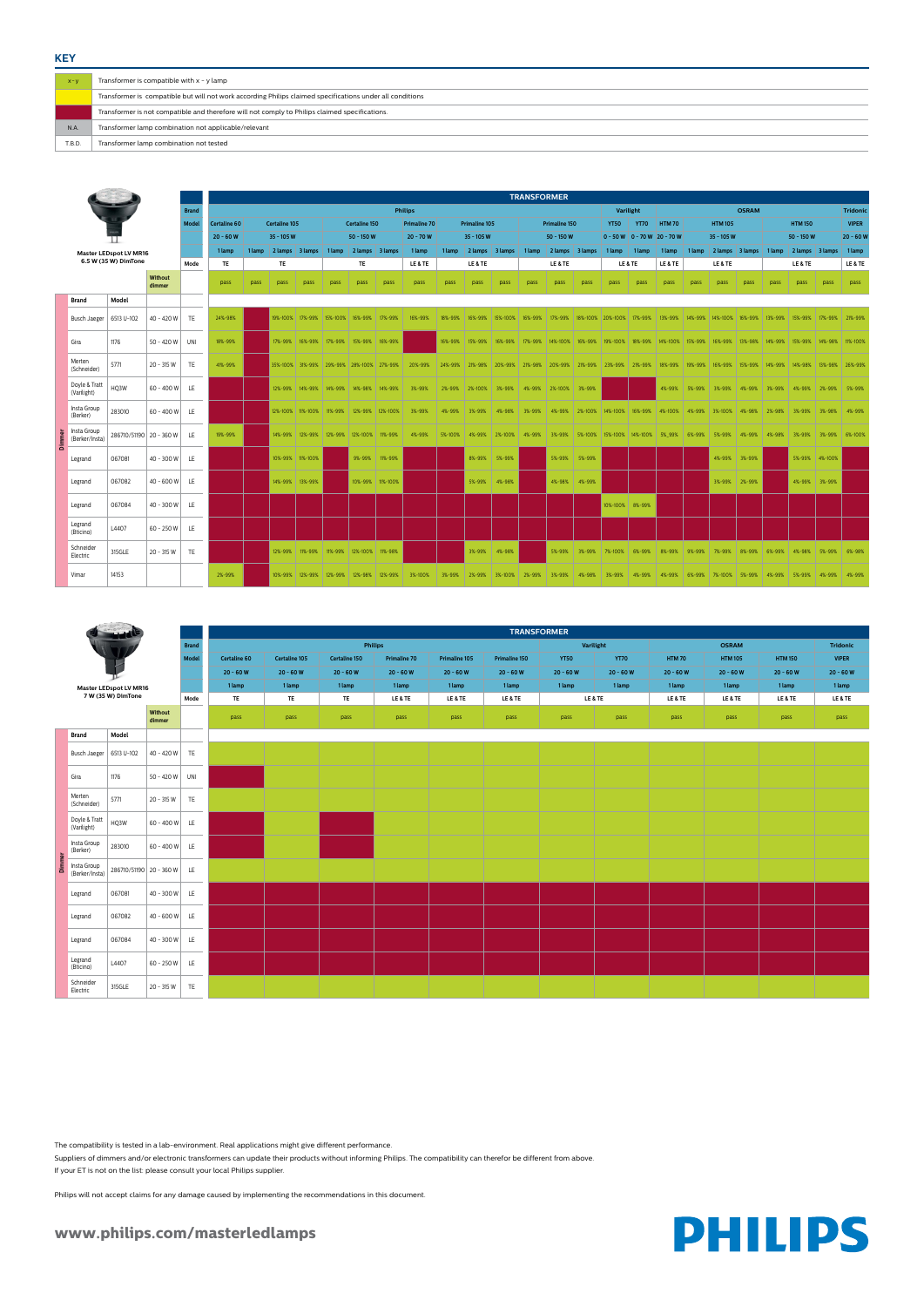## **www.philips.com/masterledlamps**



| $X - V$ | Transformer is compatible with $x - y$ lamp                                                               |
|---------|-----------------------------------------------------------------------------------------------------------|
|         | Transformer is compatible but will not work according Philips claimed specifications under all conditions |
|         | Transformer is not compatible and therefore will not comply to Philips claimed specifications.            |
| N.A     | Transformer lamp combination not applicable/relevant                                                      |
| T.B.D.  | Transformer lamp combination not tested                                                                   |

|                               |                                                     |                   |              |         | <b>TRANSFORMER</b><br><b>Philips</b> |            |                                   |               |      |                                         |      |                              |                     |         |                                         |                         |      |                             |  |                                                                              |           |                 |      |                |            |                |        |                             |                |                                                                                                                                                 |      |                 |
|-------------------------------|-----------------------------------------------------|-------------------|--------------|---------|--------------------------------------|------------|-----------------------------------|---------------|------|-----------------------------------------|------|------------------------------|---------------------|---------|-----------------------------------------|-------------------------|------|-----------------------------|--|------------------------------------------------------------------------------|-----------|-----------------|------|----------------|------------|----------------|--------|-----------------------------|----------------|-------------------------------------------------------------------------------------------------------------------------------------------------|------|-----------------|
|                               |                                                     |                   | <b>Brand</b> |         |                                      |            |                                   |               |      |                                         |      |                              |                     |         |                                         |                         |      |                             |  |                                                                              | Varilight |                 |      |                |            | <b>OSRAM</b>   |        |                             |                |                                                                                                                                                 |      | <b>Tridonic</b> |
|                               |                                                     |                   | <b>Model</b> |         | <b>Certaline 60</b>                  |            | <b>Certaline 105</b>              |               |      | <b>Certaline 150</b>                    |      |                              | <b>Primaline 70</b> |         | <b>Primaline 105</b>                    |                         |      | <b>Primaline 150</b>        |  | <b>YT50</b>                                                                  |           | <b>YT70Z</b>    |      | HTM 70         |            | <b>HTM 105</b> |        |                             | <b>HTM 150</b> |                                                                                                                                                 |      | <b>VIPER</b>    |
|                               |                                                     |                   |              |         | $20 - 60 W$                          |            | $35 - 105 W$                      |               |      | 50 - 150 W                              |      |                              | $20 - 70 W$         |         | $35 - 105 W$                            |                         |      | $50 - 150 W$                |  | $0 - 50W$                                                                    |           | $0 - 70W$       |      | $20 - 70 W$    |            | $35 - 105W$    |        |                             | $50 - 150 W$   |                                                                                                                                                 |      | $20 - 60 W$     |
|                               | <b>Master Value LEDspot LV MR16</b><br>6.3 W (35 W) |                   |              |         | 1 lamp 2 lamps                       | 1 lamp     |                                   |               |      | 2 lamps 3 lamps 2 lamps 3 lamps 4 lamps |      |                              | 1 lamp 2 lamps      | 1 lamp  | 2 lamps 3 lamps 2 lamps 3 lamps 4 lamps |                         |      |                             |  | 1 lamp                                                                       |           | 1 lamp 2 lamps  |      | 1 lamp 2 lamps |            |                |        |                             |                | 1 lamp 2 lamps 3 lamps 2 lamps 3 lamps 4 lamps                                                                                                  |      | 1 lamp 2 lamps  |
|                               |                                                     |                   | Mode         |         | TE                                   |            | TE                                |               |      | TE                                      |      |                              | LE & TE             |         | LE & TE                                 |                         |      | LE&TE                       |  |                                                                              | LE & TE   |                 |      | LE & TE        |            | LE & TE        |        |                             | LE&TE          |                                                                                                                                                 |      | LE & TE         |
|                               |                                                     | Without<br>dimmer |              | Pass    | Pass                                 | Pass       | Pass                              |               | N.A. | N.A.                                    | N.A. | Pass                         | Pass                | Pass    | Pass                                    | Pass                    | Pass | Pass                        |  | Pass                                                                         |           |                 | Pass | Pass           | Pass       | Pass           |        | Pass                        |                |                                                                                                                                                 | Pass |                 |
| <b>Brand</b>                  | Model                                               |                   |              |         |                                      |            |                                   |               |      |                                         |      |                              |                     |         |                                         |                         |      |                             |  |                                                                              |           |                 |      |                |            |                |        |                             |                |                                                                                                                                                 |      |                 |
| <b>Busch Jaeger</b>           | 6513 U-102                                          | 40 - 420 W        | TE           |         |                                      |            | 40%-90% 56%-99% 52%-99% 50%-99%   |               | N.A. | N.A.                                    | N.A. |                              | 40%-90% 40%-90%     | 40%-90% |                                         |                         |      |                             |  |                                                                              |           |                 |      |                |            |                |        |                             |                | 40%-90% 40%-90% 30%-90% 30%-90% 30%-90% 40%-90% 40%-90% 40%-90% 43%-99% 43%-99% 42%-99% 42%-99% 42%-99% 20%-85% 20%-85% 20%-85% 40%-90% 40%-90% |      |                 |
| Gira                          | 1176                                                | 50 - 420 W        | UNI          | 42-99%  |                                      |            | 40-99% 53%-100% 50%-100% 50%-100% |               | N.A. | N.A.                                    | N.A. |                              | 53%-98% 53%-98%     |         |                                         |                         |      |                             |  |                                                                              |           |                 |      |                |            |                |        |                             |                | 20%-90% 20%-90% 30%-90% 30%-90% 30%-90% 40%-90% 40%-90% 40%-90% 37%-99% 37%-99% 36%-99% 36%-99% 35%-99% 35%-90% 35%-90% 32%-90% 32%-99%         |      |                 |
| Merten<br>(Schneider)         | 5771                                                | $20 - 315$ W      | TE           | 59%-99% | 50%-99%                              | $41 - 94%$ | $40 - 95%$                        | 38-96%        | N.A. | N.A.                                    | N.A. | 40%-95%                      | 40%-95%             | 40%-95% |                                         | 40%-95% 40%-95% 19%-98% |      |                             |  | 19%-98%   19%-98%   40%-100%   35%-90%   35%-90%   39%-98%   39%-98%         |           |                 |      |                |            |                |        |                             |                | 40%-99%   40%-99%   40%-99%   10%-80%   10%-80%   10%-80%   38%-99%   38%-99%                                                                   |      |                 |
| Doyle & Tratt<br>(Varilight)  | HQ3W                                                | $60 - 400W$       | LE.          | N.A.    | N.A.                                 | N.A.       | N.A.                              | N.A.          | N.A. | N.A.                                    | N.A. |                              | 40%-95%             |         |                                         |                         |      |                             |  | 5%-90% 5%-90% 5%-95% 5%-95% 5%-95% 5%-95% 5%-95% 5%-95% 5%-95%               |           |                 |      | 15%-90%        |            |                |        |                             |                | 15%-80% 15%-80% 10%-90% 10%-90% 10%-90% 5%-95% 5%-95%                                                                                           |      |                 |
| Insta Group<br>(Berker)       | 283010                                              | 60 - 400 W        | LE           | N.A.    | N.A                                  | N.A.       | N.A.                              | N.A.          | N.A. | N.A.                                    | N.A. | flicker<br>(10%<br>position) | 5%-90%              |         | 5%-95%                                  | 5%-95%                  |      | 10%-90% 10%-90% 10%-90%     |  |                                                                              |           | 10%-90% 10%-90% |      | 10%-95%        | $40 - 81%$ | 40-81%         | 40-81% |                             |                | 10%-90%   10%-90%   10%-90%   5%-90%   5%-90%                                                                                                   |      |                 |
| Insta Group<br>(Berker/Insta) | 286710/51190 20 - 360 W                             |                   | LE.          | N.A.    | N.A.                                 | N.A.       | N.A.                              | N.A.          | N.A. | N.A.                                    | N.A. | 10%-90%                      | 10%-90%             | 18%-99% | 18%-99%                                 | 18%-99%                 |      | 19%-99%   19%-99%   19%-99% |  | 25%-95% 30%-90% 30%-90% 28%-99% 28%-99%                                      |           |                 |      |                | 31%-99%    |                |        |                             |                | 31%-99% 31%-99% 20%-90% 10%-90% 10%-90% 24%-98% 24%-98%                                                                                         |      |                 |
| Legrand                       | 067081                                              | $40 - 300 W$      | LE           | N.A.    | N.A.                                 | N.A.       | N.A.                              | N.A.          | N.A. | N.A.                                    | N.A. |                              |                     |         |                                         | 5%-95%                  |      |                             |  |                                                                              |           | 5%-95%          |      | 5%-95%         |            |                |        | 5%-95% 5%-95% 5%-95% 5%-95% |                | 5%-95%                                                                                                                                          |      | 5%-95%          |
| Legrand                       | 067082                                              | $40 - 600W$       | LE           | N.A.    | N.A.                                 | N.A.       | N.A.                              | N.A.          | N.A. | N.A.                                    | N.A. |                              |                     |         |                                         | 5%-95%                  |      |                             |  |                                                                              |           | 5%-95%          |      | 5%-95%         |            | 5%-95%         |        | 5%-95% 5%-95% 5%-95%        |                | 5%-95%                                                                                                                                          |      | 5%-95%          |
| Legrand<br>(Bticino)          | L4407                                               | $60 - 250W$       | LE.          |         | N.A.                                 |            | N.A.                              | N.A.          | N.A. | N.A.                                    | N.A. |                              | N.A.                |         | N.A.                                    | N.A.                    |      |                             |  |                                                                              | N.A.      | N.A.            |      | N.A.           |            | N.A.           | N.A.   |                             | N.A.           | N.A.                                                                                                                                            |      | N.A.            |
| Schneider<br>Electric         | 315GLE                                              | $20 - 315$ W      | TE           |         | 5%-65%                               |            |                                   | 5%-93% 5%-95% | N.A. | N.A.                                    | N.A. |                              | 5%-90%              |         |                                         |                         |      |                             |  | 5%-90% 5%-90% 10%-90% 10%-90% 10%-90% 5%-95% 5%-95% 5%-95% 1 5%-95% 1 5%-95% |           |                 |      | 5%-95%         | 5%-95%     | 5%-95%         |        |                             |                | 5%-95%   20%-85%   20%-85%   20%-85%   1%-100%   1%-100%                                                                                        |      |                 |

|                                                                |                               |                         | <b>TRANSFORMER</b> |                |               |               |                     |               |                      |             |            |              |                |                |              |             |
|----------------------------------------------------------------|-------------------------------|-------------------------|--------------------|----------------|---------------|---------------|---------------------|---------------|----------------------|-------------|------------|--------------|----------------|----------------|--------------|-------------|
| л<br>Master LEDspot LV MR16<br>8 W (50 W)<br>Without<br>dimmer |                               |                         | <b>Brand</b>       | <b>Philips</b> |               |               |                     |               |                      | Varilight   |            |              | <b>OSRAM</b>   |                | Tridonic     |             |
|                                                                |                               |                         | Model              | Certaline 60   | Certaline 105 | Certaline 150 | <b>Primaline 70</b> | Primaline 105 | <b>Primaline 150</b> | <b>YT50</b> | YT70       | <b>HTM70</b> | <b>HTM 105</b> | <b>HTM 150</b> | <b>VIPER</b> |             |
|                                                                |                               |                         |                    |                | $20 - 60 W$   | $20 - 60 W$   | $20 - 60 W$         | $20 - 60 W$   | $20 - 60 W$          | $20 - 60 W$ | $20 - 60W$ | $20 - 60 W$  | $20 - 60 W$    | $20 - 60 W$    | $20 - 60 W$  | $20 - 60 W$ |
|                                                                |                               |                         |                    |                | 1 lamp        | 1 lamp        | 1 lamp              | 1 lamp        | 1 lamp               | 1 lamp      | 1 lamp     | 1 lamp       | 1 lamp         | 1 lamp         | 1 lamp       | 1 lamp      |
|                                                                |                               |                         |                    | Mode           | TE            | TE            | TE                  | LE & TE       | LE & TE              | LE & TE     | LE & TE    |              | LE & TE        | LE & TE        | LE & TE      | LE & TE     |
|                                                                |                               |                         |                    |                | pass          | pass          | pass                | pass          | pass                 | pass        | pass       | pass         | pass           | pass           | pass         | pass        |
|                                                                | <b>Brand</b>                  | Model                   |                    |                |               |               |                     |               |                      |             |            |              |                |                |              |             |
|                                                                | <b>Busch Jaeger</b>           | 6513 U-102              | 40 - 420 W TE      |                |               |               |                     |               |                      |             |            |              |                |                |              |             |
|                                                                | Gira                          | 1176                    | $50 - 420 W$ UNI   |                |               |               |                     |               |                      |             |            |              |                |                |              |             |
|                                                                | Merten<br>(Schneider)         | 5771                    | 20 - 315 W         | TE             |               |               |                     |               |                      |             |            |              |                |                |              |             |
|                                                                | Doyle & Tratt<br>(Varilight)  | HQ3W                    | $60 - 400 W$ LE    |                |               |               |                     |               |                      |             |            |              |                |                |              |             |
|                                                                | Insta Group<br>(Berker)       | 283010                  | $60 - 400 W$ LE    |                |               |               |                     |               |                      |             |            |              |                |                |              |             |
| Dimmer                                                         | Insta Group<br>(Berker/Insta) | 286710/51190 20 - 360 W |                    | LE             |               |               |                     |               |                      |             |            |              |                |                |              |             |
|                                                                | Legrand                       | 067081                  | $40 - 300 W$ LE    |                |               |               |                     |               |                      |             |            |              |                |                |              |             |
|                                                                | Legrand                       | 067082                  | $40 - 600 W$ LE    |                |               |               |                     |               |                      |             |            |              |                |                |              |             |
|                                                                | Legrand                       | 067084                  | $40 - 300 W$ LE    |                |               |               |                     |               |                      |             |            |              |                |                |              |             |
|                                                                | Legrand<br>(Bticino)          | L4407                   | 60 - 250 W LE      |                |               |               |                     |               |                      |             |            |              |                |                |              |             |
|                                                                | Schneider<br>Electric         | 315GLE                  | 20 - 315 W         | TE             |               |               |                     |               |                      |             |            |              |                |                |              |             |

The compatibility is tested in a lab-environment. Real applications might give different performance.

Suppliers of dimmers and/or electronic transformers can update their products without informing Philips. The compatibility can therefor be different from above.

If your ET is not on the list: please consult your local Philips supplier.

Philips will not accept claims for any damage caused by implementing the recommendations in this document.